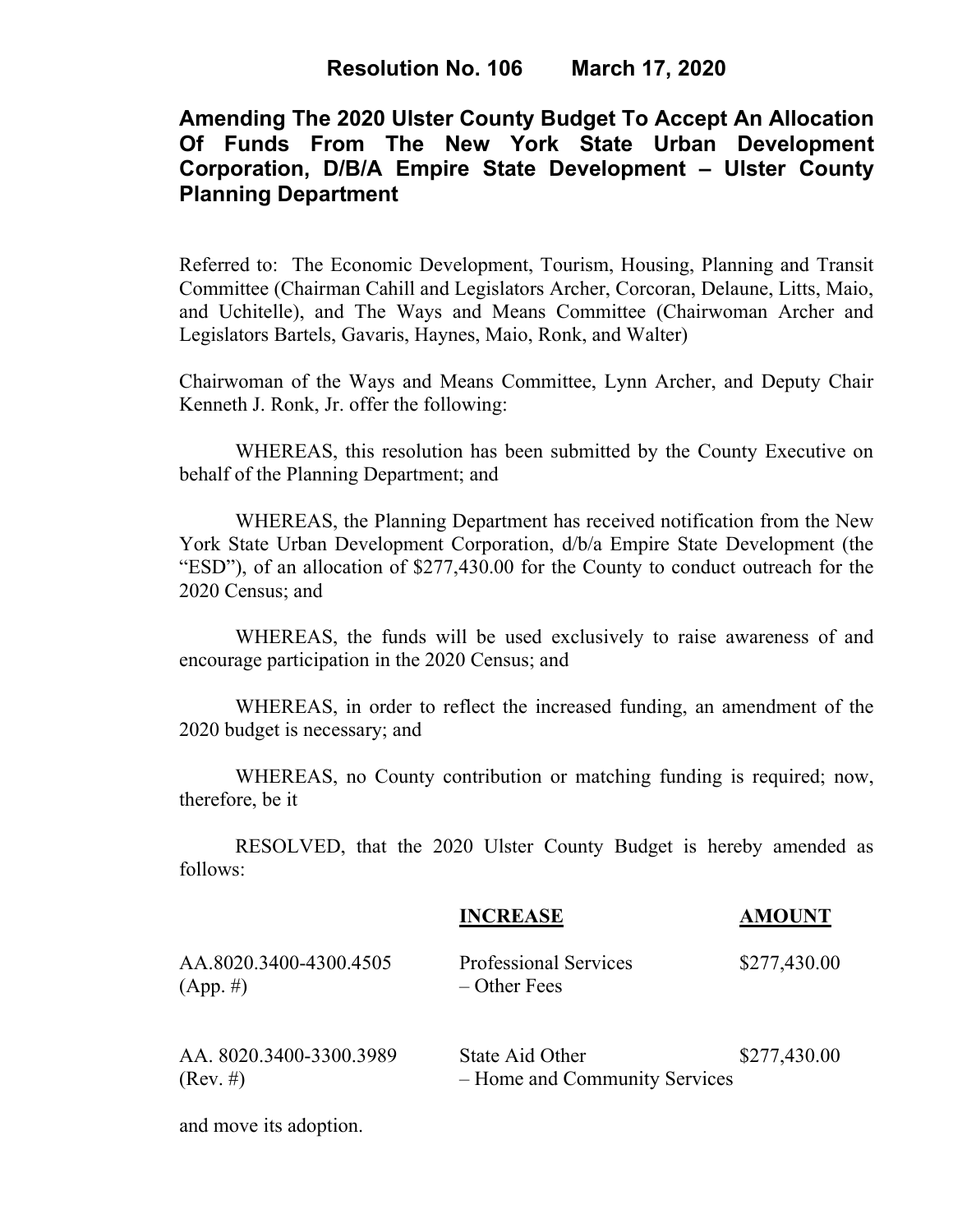### **- Page 2 -**

### **Resolution No. 106 March 17, 2020**

# **Amending The 2020 Ulster County Budget To Accept An Allocation Of Funds From The New York State Urban Development Corporation, D/B/A Empire State Development – Ulster County Planning Department**

#### ADOPTED BY THE FOLLOWING VOTE:

AYES: 19 NOES: 0 (Absent: Legislators Fabiano, Greene, Parete, and Walter)

Passed Committee: Economic Development, Tourism, Housing, Planning and Transit on March 3, 2020

Passed Committee: Ways and Means on March 10, 2020

FINANCIAL IMPACT: \$277,430.00– ADDITIONAL 2020 APPROPRIATION DOLLARS \$277,430.00– ADDITIONAL 2020 STATE REVENUE DOLLARS